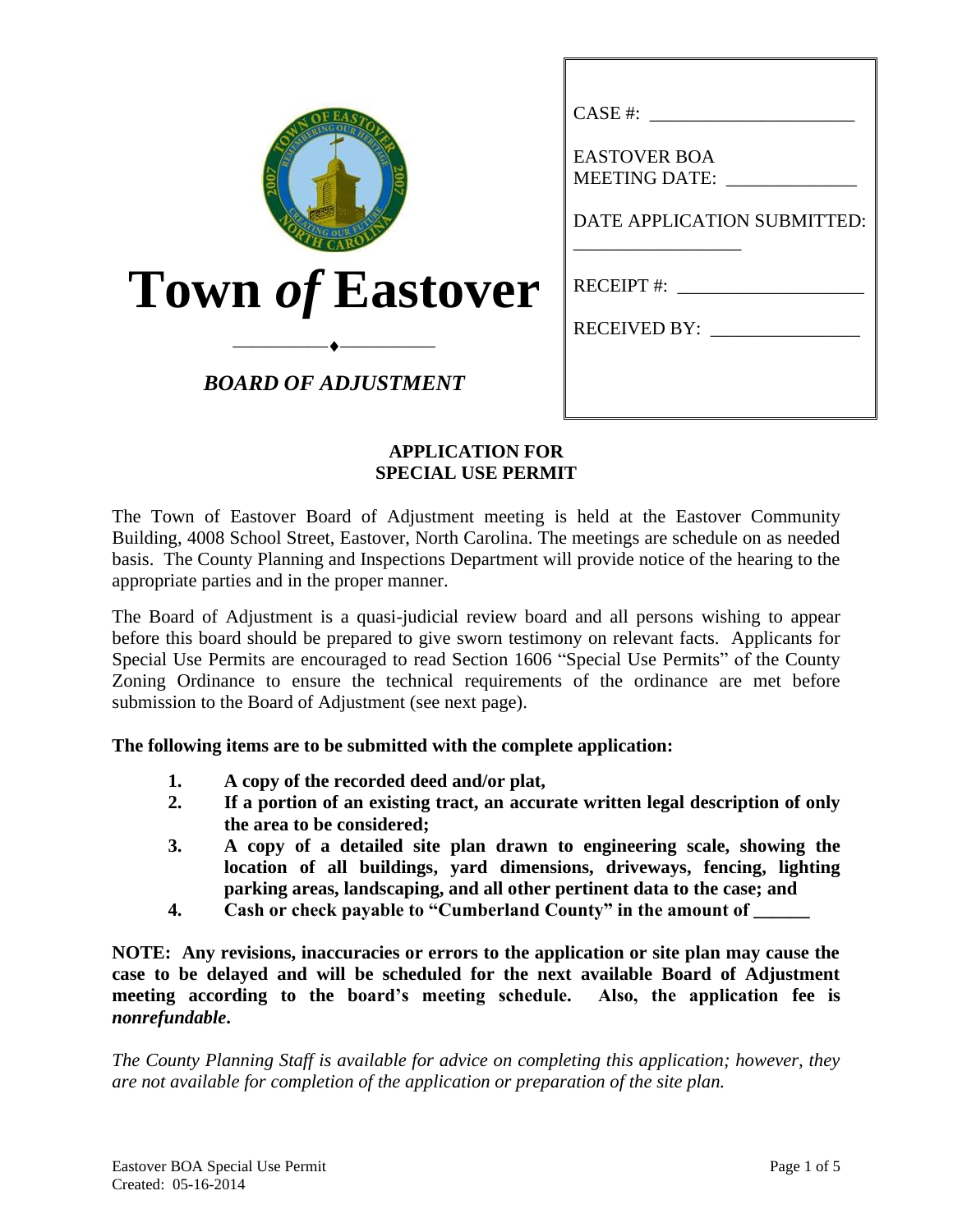# **EXCERPT FROM THE COUNTY ZONING ORDINANCE**

**\_\_\_\_\_\_\_\_\_\_\_\_\_\_\_\_\_\_\_**

#### **Section 1606 SPECIAL USE PERMIT (portion of)**

B. Procedure. Special Use Permits shall be granted by the Board of Adjustment as permitted for only those uses enumerated in Section 403, Use Matrix, as Special Uses. Uses specified as a Special Use in Section 403 shall be permitted only upon the issuance of a Special Use Permit by the Board of Adjustment.

The owner or owners of all property included in the petition for a Special Use Permit shall submit a complete application and a detailed site plan (drawn in accordance with the specifications listed in Section 1402) to the Planning and Inspections Staff. The Staff will schedule the application to be heard by the Board of Adjustment in accordance with the adopted time schedule. The Planning and Inspections Staff shall also notify the Commanders of Fort Bragg, Pope Air Force Base, and Simmons Army Airfield of any application affecting the use of property located within five miles or less of the perimeter boundary of said bases in accordance with N.C. GEN. STAT. § 153A-323.

Developers are encouraged to discuss their Special Use plans with the Planning and Inspections Staff before submission. The staff shall assist the developer upon request by reviewing Special Use plans to ensure that the technical requirements of this ordinance are met before submission to the Board of Adjustment.

All applications and site plans shall provide information indicating compliance with the development standards for individual uses as listed in Article IX of this ordinance, as applicable, and the height and area regulations for the zoning district in which they are located, unless the provisions for the Special Use provide to the contrary.

C. Consideration of Application. The Board of Adjustment shall consider the application, site plan and any other evidence presented in accordance with this article and may grant or deny the Special Use Permit requested. In granting a Special Use Permit, the Board shall find that:

1. The use will not materially endanger the public health or safety if located according to the plan submitted and proposed;

2. The use meets all required conditions and specifications;

3. The use will maintain or enhance the value of adjoining or abutting properties, or that the use is a public necessity; and

4. The location and character of the use, if developed according to the plan as submitted and recommended, will be in harmony with the area in which it is to be located and is in general conformity with Cumberland County's most recent Land Use Plan, either comprehensive or a detailed area plan. *(Amd. 02-19-08)*

**Any Special Use Permit granted may become null and void if not exercised within the time specified in such approvals, or if no date is specified within one calendar year from the date of such approval.**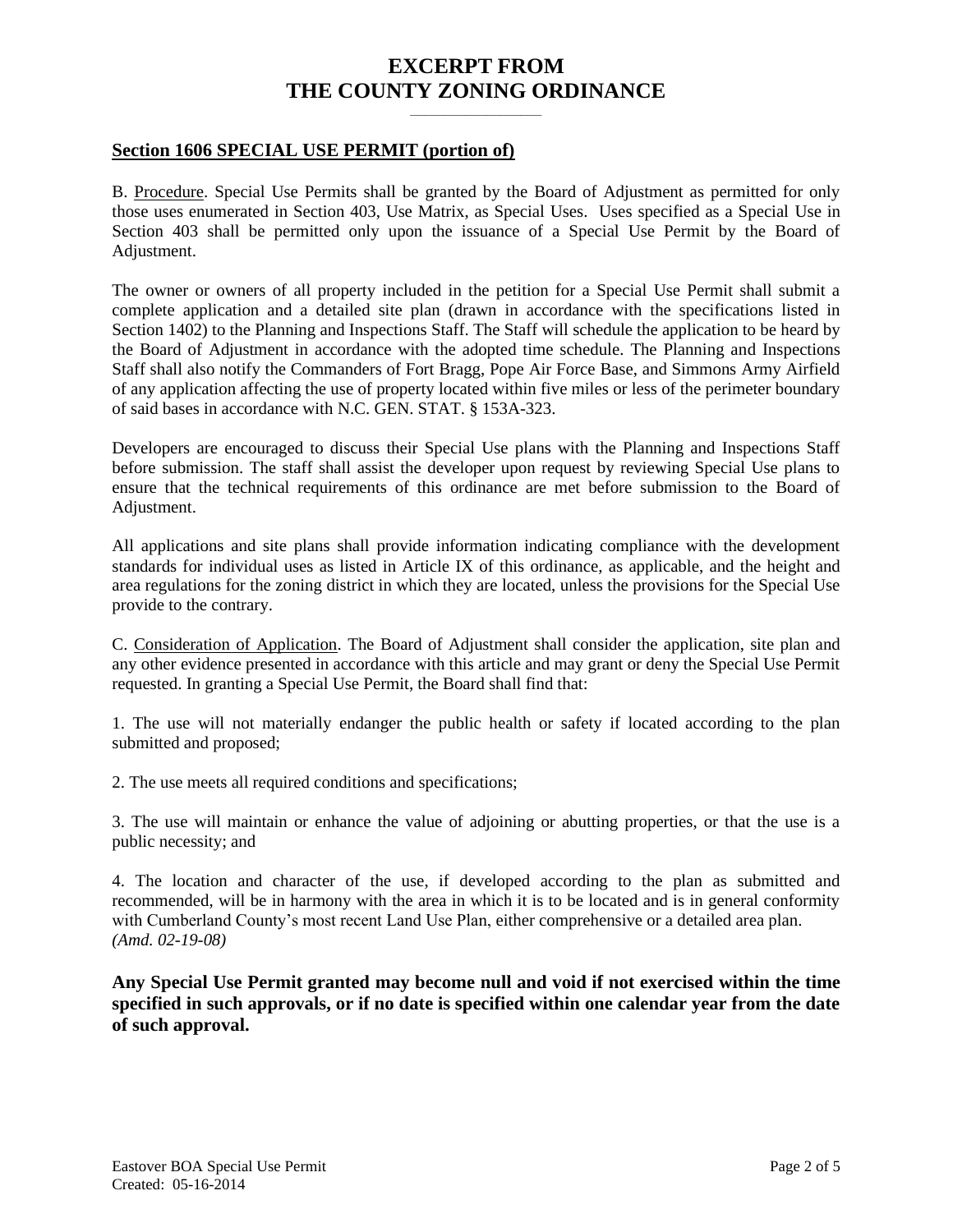# **BOARD OF ADJUSTMENT**

|           | OWNER:                                                                                                                                                                      |
|-----------|-----------------------------------------------------------------------------------------------------------------------------------------------------------------------------|
|           |                                                                                                                                                                             |
|           |                                                                                                                                                                             |
|           |                                                                                                                                                                             |
|           |                                                                                                                                                                             |
|           |                                                                                                                                                                             |
|           |                                                                                                                                                                             |
|           | <b>APPLICATION FOR A SPECIAL USE PERMIT</b><br>As required by the Zoning Ordinance                                                                                          |
| A.        | Parcel Identification Number (PIN #) of subject property: ______________________<br>(also known as Tax ID Number or Property Tax ID)                                        |
| <b>B.</b> |                                                                                                                                                                             |
| C.        |                                                                                                                                                                             |
| D.        |                                                                                                                                                                             |
| E.        | Deed Book ________________________, Page(s) ______________________, Cumberland County<br>Registry. (Attach copy of deed of subject property as it appears in Registry).     |
| F.        |                                                                                                                                                                             |
| G.        | It is proposed that the property will be put to the following use: (Describe proposed<br>use/activity in detail including hours of operation, number of employees, signage, |
|           |                                                                                                                                                                             |
|           |                                                                                                                                                                             |
|           |                                                                                                                                                                             |
|           |                                                                                                                                                                             |
|           |                                                                                                                                                                             |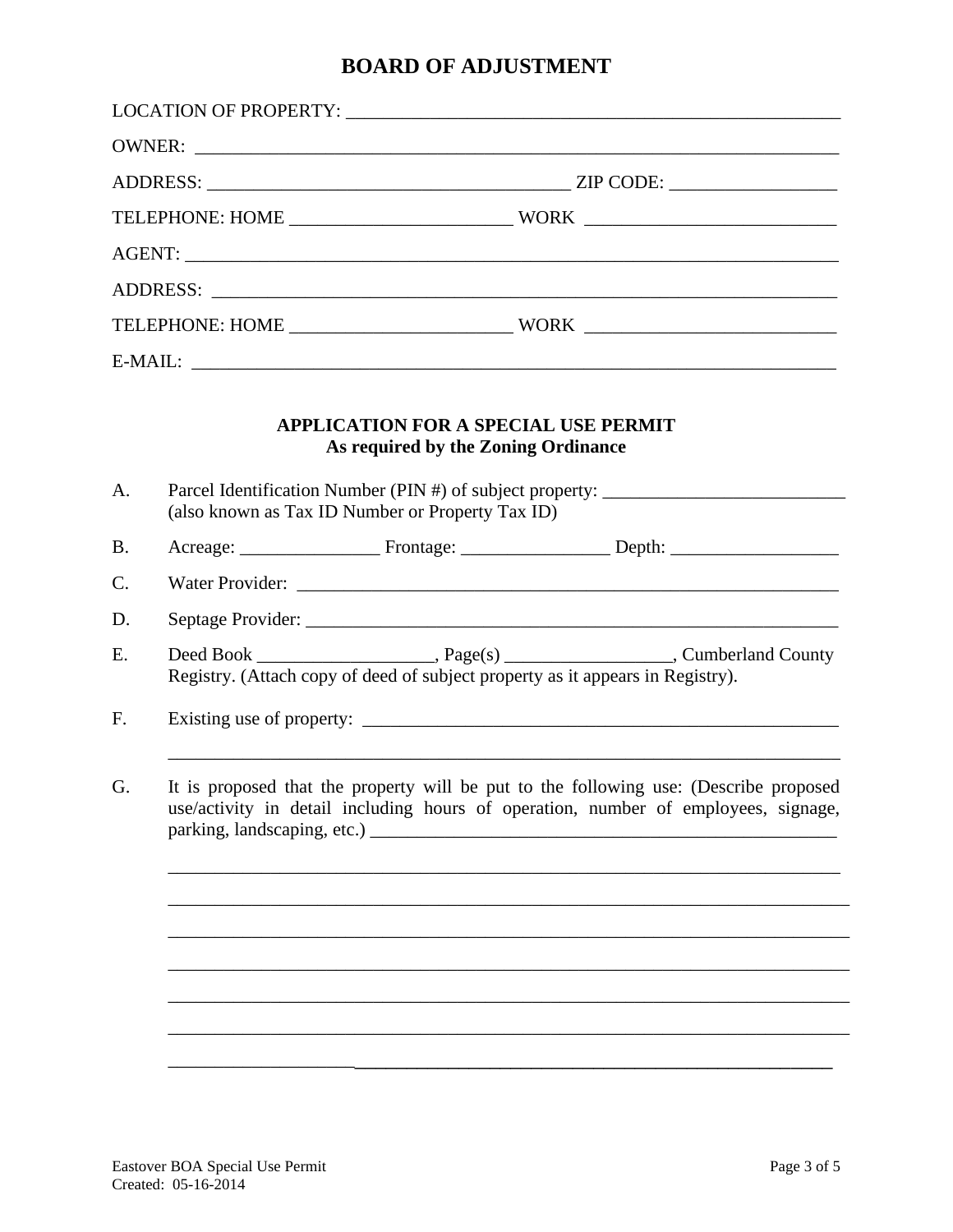The undersigned hereby acknowledge that the County Planning & Inspections Staff has conferred with the petitioner or assigns, and the application as submitted is accurate and correct.

\_\_\_\_\_\_\_\_\_\_\_\_\_\_\_\_\_\_\_\_\_\_\_\_\_\_\_\_\_\_\_\_\_\_\_\_\_\_\_\_\_\_\_\_\_\_\_\_\_\_\_\_\_\_\_\_\_\_\_\_\_\_\_\_\_\_\_\_\_\_\_\_\_\_\_\_\_\_

\_\_\_\_\_\_\_\_\_\_\_\_\_\_\_\_\_\_\_\_\_\_\_\_\_\_\_\_\_\_\_\_\_\_\_\_\_\_\_\_\_\_\_\_\_\_\_\_\_\_\_\_\_\_\_\_\_\_\_\_\_\_\_\_\_\_\_\_\_\_\_\_\_\_\_\_\_\_

\_\_\_\_\_\_\_\_\_\_\_\_\_\_\_\_\_\_\_\_\_\_\_\_\_\_\_\_\_\_\_\_\_\_\_\_\_\_\_\_\_\_\_\_\_\_\_\_\_\_\_\_\_\_\_\_\_\_\_\_\_\_\_\_\_\_\_\_\_\_\_\_\_\_\_\_\_\_

\_\_\_\_\_\_\_\_\_\_\_\_\_\_\_\_\_\_\_\_\_\_\_\_\_\_\_\_\_\_\_\_\_\_\_\_\_ \_\_\_\_\_\_\_\_\_\_\_\_\_\_\_\_\_\_\_\_\_\_\_\_\_\_\_\_\_\_\_\_\_\_\_\_

\_\_\_\_\_\_\_\_\_\_\_\_\_\_\_\_\_\_\_\_\_\_\_\_\_\_\_\_\_\_\_\_\_\_\_\_\_\_\_\_\_\_\_\_\_\_\_\_\_\_\_\_\_\_\_\_\_\_\_\_\_\_\_\_\_\_\_\_\_\_\_\_\_\_\_\_\_\_

\_\_\_\_\_\_\_\_\_\_\_\_\_\_\_\_\_\_\_\_\_\_\_\_\_\_\_\_\_\_\_\_\_\_\_\_\_\_\_\_\_\_\_\_\_\_\_\_\_\_\_\_\_\_\_\_\_\_\_\_\_\_\_\_\_\_\_\_\_\_\_\_\_\_\_\_\_\_

\_\_\_\_\_\_\_\_\_\_\_\_\_\_\_\_\_\_\_\_\_\_\_\_\_\_\_\_\_\_\_\_\_\_\_\_ \_\_\_\_\_\_\_\_\_\_\_\_\_\_\_\_\_\_\_\_\_\_\_\_\_\_\_\_\_\_\_\_\_\_\_\_

\_\_\_\_\_\_\_\_\_\_\_\_\_\_\_\_\_\_\_\_\_\_\_\_\_\_\_\_\_\_\_\_\_\_\_\_ \_\_\_\_\_\_\_\_\_\_\_\_\_\_\_\_\_\_\_\_\_\_\_\_\_\_\_\_\_\_\_\_\_\_\_\_\_

NAME OF OWNER(S) (PRINT OR TYPE)

ADDRESS OF OWNER(S)

E-MAIL

HOME TELEPHONE # WORK TELEPHONE #

\_\_\_\_\_\_\_\_\_\_\_\_\_\_\_\_\_\_\_\_\_\_\_\_\_\_\_\_\_\_\_\_\_\_\_\_\_\_\_\_\_\_\_\_\_\_\_\_\_\_\_\_\_\_\_\_\_\_\_\_\_\_\_\_\_\_\_\_\_\_\_\_\_\_\_\_\_\_ NAME OF AGENT, ATTORNEY, APPLICANT (PRINT OR TYPE)

ADDRESS OF AGENT, ATTORNEY, APPLICANT

E-MAIL

HOME TELEPHONE # WORK TELEPHONE #

SIGNATURE OF OWNER(S) SIGNATURE OF AGENT, ATTORNEY OR APPLICANT

SIGNATURE OF OWNER(S)

\_\_\_\_\_\_\_\_\_\_\_\_\_\_\_\_\_\_\_\_\_\_\_\_\_\_\_\_\_\_\_\_\_\_\_\_

**The contents of this application, upon submission, become "public record."**